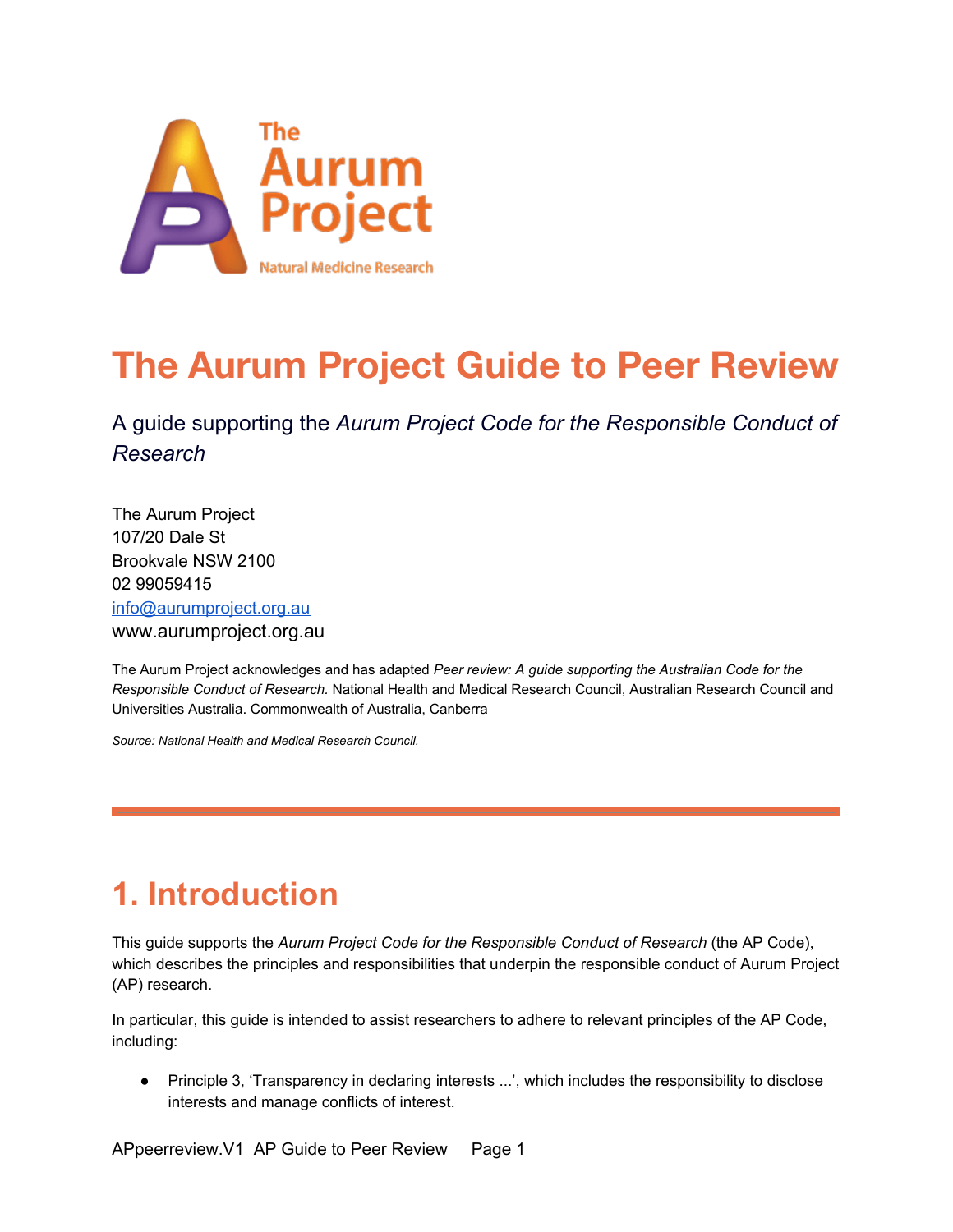● Principle 4, 'Fairness in the treatment of others', which requires researchers and others involved in research to be treated fairly and with respect.

### **2. Peer review**

The definition of Peer Review as defined in the AP Code: *Peer review is the impartial and independent assessment of research by others working in the same or a related field.* Peer review has important roles in research and research management, including:

- The review or assessment of research proposals, grant applications, material for publication and dissemination of research
- Peer review provides expert scrutiny of proposed research or research outputs and helps to ensure that accepted disciplinary standards are met. Peer review may also draw attention to departures from the principles in the AP Code, including by identifying plagiarism, duplicative publication, errors and misleading statements.

### **3. Responsibilities of The Aurum Project**

#### 3.1 Support peer review

The AP should recognise the importance of peer review processes to academic and scientific endeavour by encouraging and supporting the participation of its researchers.

#### 3.2 Provide training for researchers

The AP must provide ongoing training and education that promotes and supports responsible research conduct and assists all researchers in relevant aspects of peer review processes.

### **4. Responsibilities of researchers**

#### 4.1 Participate in peer review

Participating in peer review processes is an important part of the research endeavour.

To ensure the quality and integrity of peer review processes, researchers should ensure that they have the appropriate expertise to participate in the peer review activity.

#### 4.2 Conduct peer review responsibly

It is important that peer reviewers are fair, rigorous and timely in their review. They must also maintain any required confidentiality of the peer review process.

Researchers must engage in peer review appropriately and respectfully, and must not use the peer review process to disparage other researchers.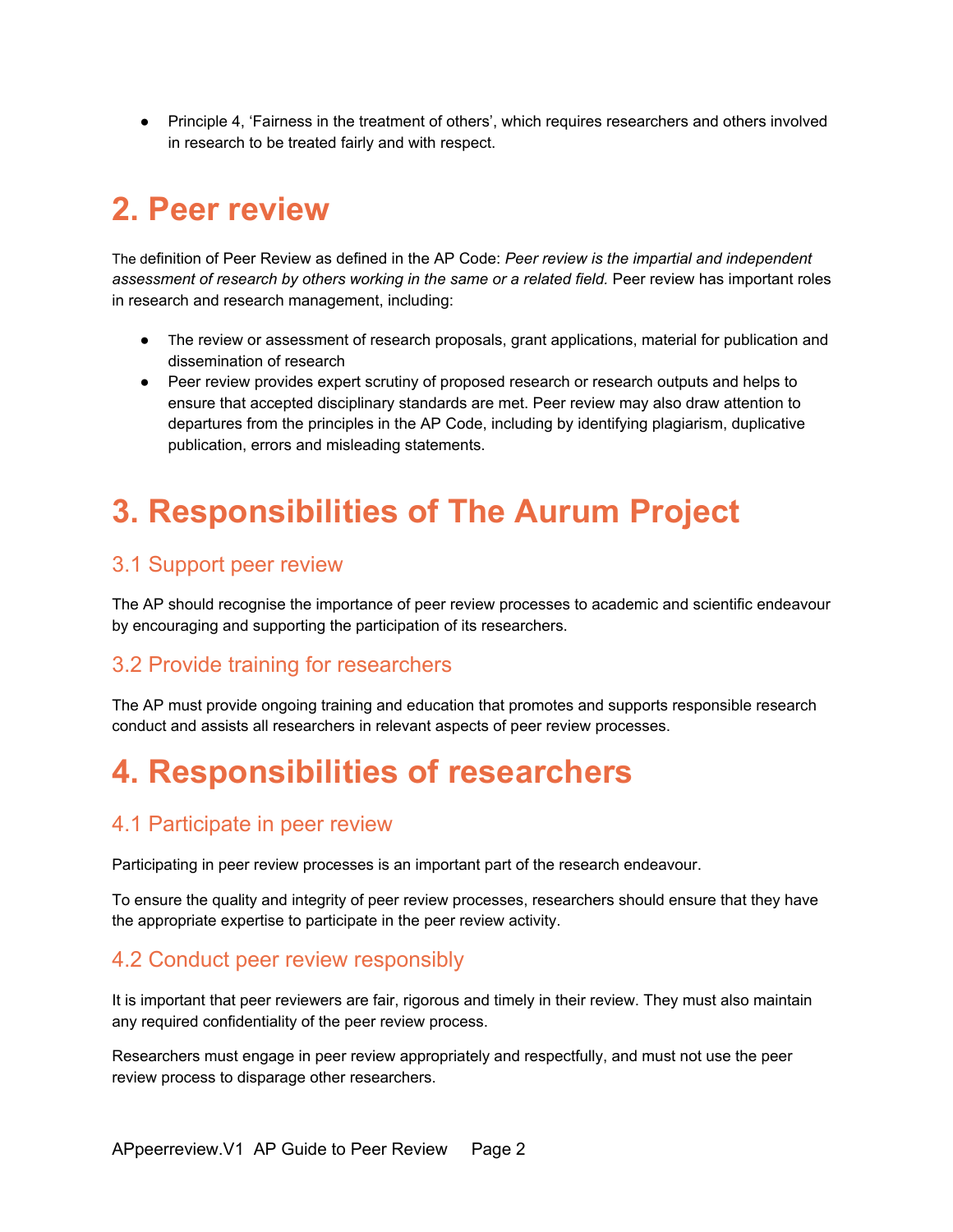Peer reviewers should also be aware that funding agencies and publishers are likely to have their own peer review policies, guidelines and expectations to which they must adhere.

Peer reviewers must:

- inform themselves about the criteria to be applied in the peer review process
- review research objectively, impartially and in accordance with the review criteria
- apply standards equally to all research under review
- give proper consideration to research that challenges or changes accepted ways of thinking, which may include innovative, interdisciplinary or collaborative research
- maintain professionalism in the tone of their comments, ensuring that peer reviews are as constructive as possible, and
- disclose interests and manage conflicts of interest.

Peer reviewers must not:

- contact the author/s or other reviewers unless authorised to do so
- seek to unduly influence the review process
- delegate their responsibilities or ask others to assist with a review, unless authorised to do so
- take into account factors that are not relevant to the review criteria
- permit personal prejudice to influence the process (peer reviewers should be aware of how their own biases (conscious or unconscious) could affect the peer review process, including in relation to gender, ethnicity, nationality, institutional employer and research discipline)
- take advantage of knowledge obtained during the peer review process, or use information from research projects under review, without permission
- conduct a review for which one lacks appropriate expertise, or intentionally delay the review process.

### **5. Breaches of the Code**

The AP should manage and investigate concerns or complaints about potential breaches of the AP Code in accordance with the *Guide to Managing and Investigating Potential Breaches of the AP Code for the Responsible Conduct of Research*.

Peer reviewers should familiarise themselves with the processes involved in reporting potential breaches of the AP Code, identified during the peer review process.

Examples of breaches of the AP Code that are related to peer review include, but are not limited to:

- failing to conduct peer review responsibly and fairly
- taking advantage of knowledge obtained through peer review processes
- disclosing the content or outcome of peer review processes
- failing to disclose relevant interests.